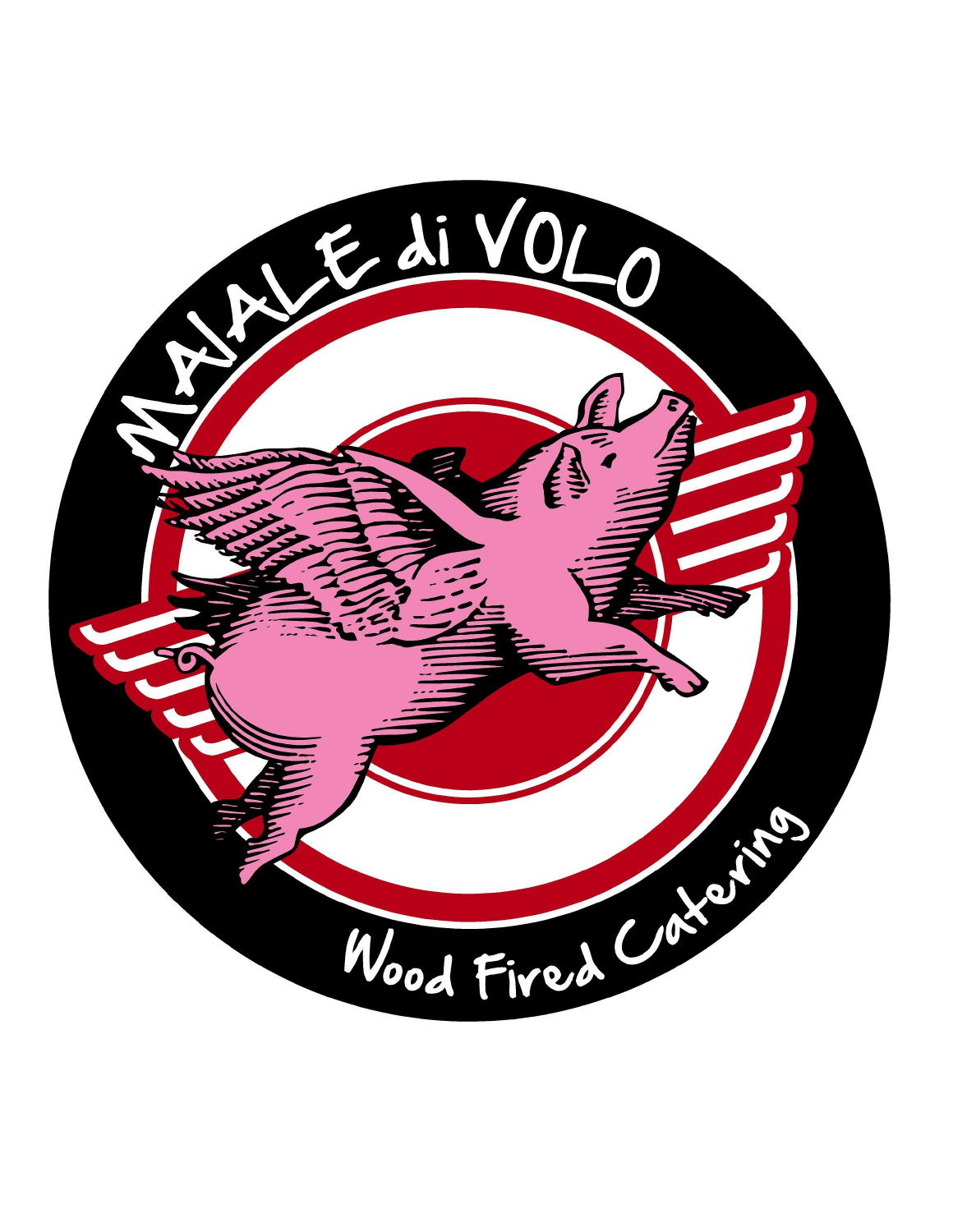*Whether you're looking to host a simple, intimate gathering or an extravagant affair, Maiale di Volo will craft a personalized dinner party menu that fits your occasion, purchase artisanal ingredients, and prepare the dinner right in your kitchen, using our own tools and equipment.*

*Maiale di Volo can fulfill any desire from a hands-on workshop to hone your culinary skills, fun private and corporate group cooking classes, an unique, and affordable way to enjoy the company of friends, family, or co-workers at any culinary skill level.*

- *Personal Chef Services*
- *Professional Instruction Provided*
- *Custom-Crafted Private Menu Design*
- *Intimate Dinners for Two, Family Holidays, Corporate Team Building*
- *Emphasis on Locally, Organic Sourced Produce, Seafood & Meats*
- *Complete Event Planning*
- *Worry Free Entertaining, Enjoy Your Party*

*When the most exclusive dinner reservation in town is at your table, Maiale di Volo will make your evening unforgettable.*

> CAX *Maiale di Volo Wood Fired Catering 503.939.3880 mdv2012@comcast.net www.maialedivolopizza.com*